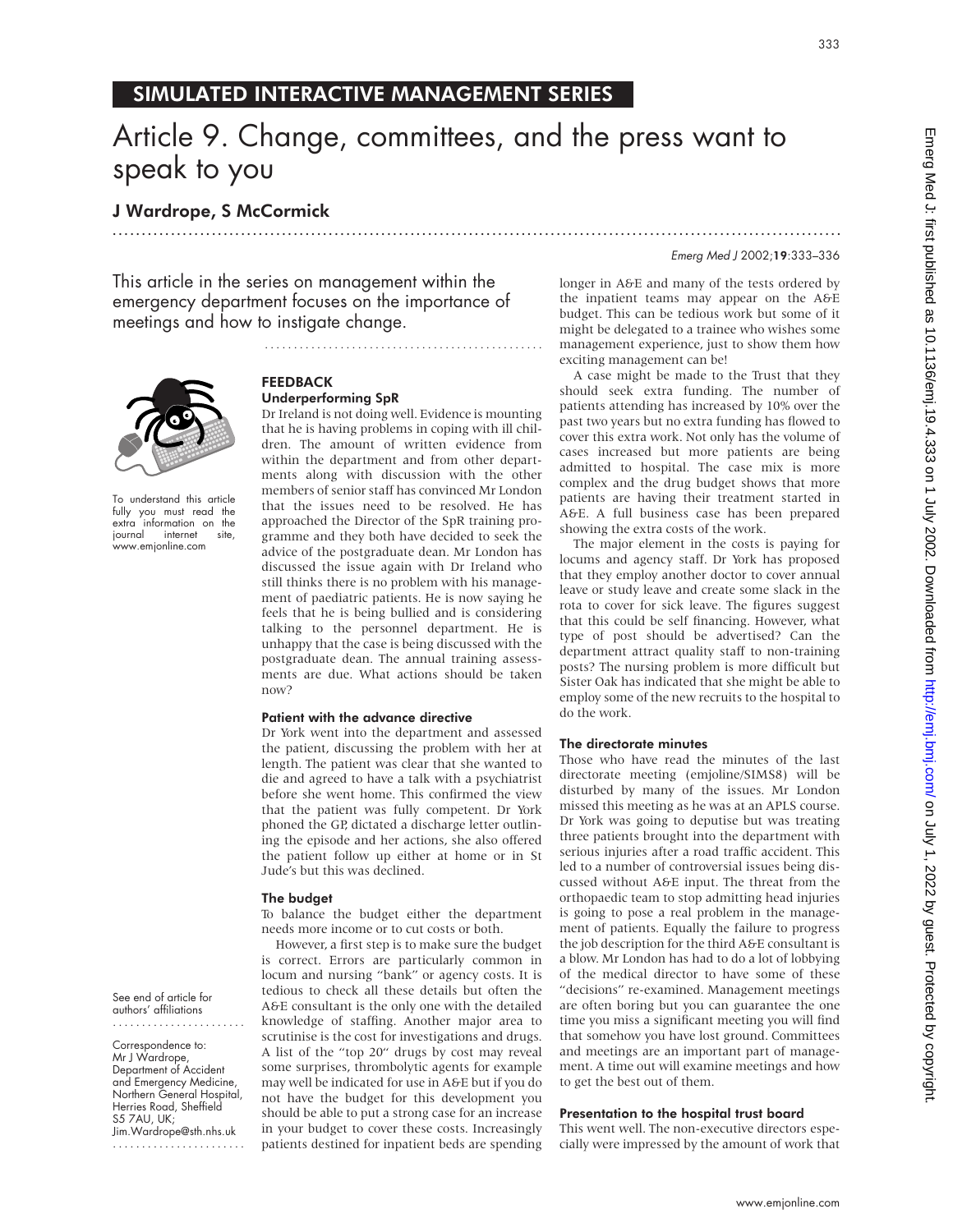# Box 1 lists the major functions of meetings. This is not exhaustive and will vary widely between different meetings

Information gathering Information giving Discussion of issues Decision making Task allocation Progress monitoring Strategic planning Team building Increasing personal profile Social **Networking** 

the department was expected to perform. They were amazed when it was explained that long trolley times for patients waiting admission were nothing to do with the A&E department but were a symptom of capacity problems in the system. The ideas for improving waiting times were accepted and the plan to give £100 000 to the orthopaedic team for nurse practitioners was put on hold. A summary of the presentation is given in the internet section.

## The Green complaint

This was a complaint that concerned a young woman with meningitis who was sent home.<sup>1</sup> The complaint has been investigated by the Ombudsman and the report has been released. No specific points have been found regarding the clinical decision but major problems in communication have been noted. The report has been picked up by a local newspaper and a highly inflammatory article has been written. This threatens not only the morale of staff but could disrupt the normal pathways of care within the department. How we react to this attack is critical and could have far reaching implications.

# TIME OUT—PEOPLE

Managing meetings

Meetings are a key part of management. They often give the structure to day to day management.

It is probably true that no real decisions are made at meetings but they are an essential part of the structure where strategy is formed, impressions made, and information gathered. Meetings may be informal or have the set structure of a committee with chairman, agenda, and minutes.

Box 2 shows some the meetings that a lead clinician or clinical director may be asked to attend, the list could be even greater. A manager has to learn to prioritise. Just as dealing with an "in tray" of correspondence you have to decide the relative importance of a meeting and how urgent it is for you to attend personally. This decision is not simple. A relatively minor meeting can be important in terms of networking, influencing, and gaining information. Some meetings will be seen as important "leadership" duties, the departmental staff meetings being a good example.

Examine the list in box 2. What functions do these meetings serve? How would you prioritise? Which would you go to personally, which would you send a deputy to and which can be ignored?

## Preparation

This part of the article will concentrate on committee meetings. The amount and type of preparation will depend on your role in the meeting and its importance. If you are chairman/secretary of a committee, you will need to set aside time to prepare properly. The minutes of the last meeting should have been circulated shortly after that meeting and all

# Box 2 lists the meetings that a lead clinician or clinical director may be asked to attend

Departmental staff meeting Department senior staff meeting Audit meeting Directorate meeting Hospital senior manager's meeting Regional A&E meeting SpR training meeting Clinical Governance Audit Meeting with Trust Board Hospital educational meeting Postgraduate trainers meeting Ambulance liaison meeting Meetings with patients Meetings with junior staff Meetings with other specialties Meetings with external agencies Meetings with management

# Box 3 Check list for agenda

Name of committee

Date, time, place of meeting Agenda

- 1 Introduce those present/new members
- 2 Apologies
- 3 Matters arising and action points from last meeting – 3.1 Action point
	-
	- 3.2 Action point
	- 3.3 Action point
- 4 Item
- 5 Item 6 Item
- 
- 7 Date and time next meeting Contact details for agenda items/papers

your action points completed. However, it is good practice to ensure you have completed your own action points and if other members of the group are responsible for any key actions then talk to them to make sure that they have carried out the expected tasks. Do this at least a week ahead of the meeting to give yourself and others time to catch up with any outstanding work.

The agenda will need to be developed. This should indicate the person who will present the topic and if any supporting papers are needed. The tabling of long documents for discussion wastes committee time. This practice is very common, usually due to bad planning but sometimes used as a deliberate strategic device to "push through" a decision without full consideration of the issues, beware "tabled papers" at important meetings.

Adding times for agenda items can also be useful to try and keep the meeting running smoothly and to give people who need to attend only for specific items an indication of when they should arrive (box 3).

If there are any very important or controversial issues that need to be resolved at the meeting then it is wise to try and discuss these in advance with key people within the organisation. You should have a clear view of how discussion of a topic is likely to develop. This means that there should be no major surprises at the meeting, or so you hope! In these discussions try to remain neutral and keep your own thoughts to yourself. If a very controversial topic is to be discussed then this information gathering may turn into "lobbying", trying to win allies to your cause and to undermine any opposing arguments. If a topic is of vital import then you may need to prepare a written document to present to the committee.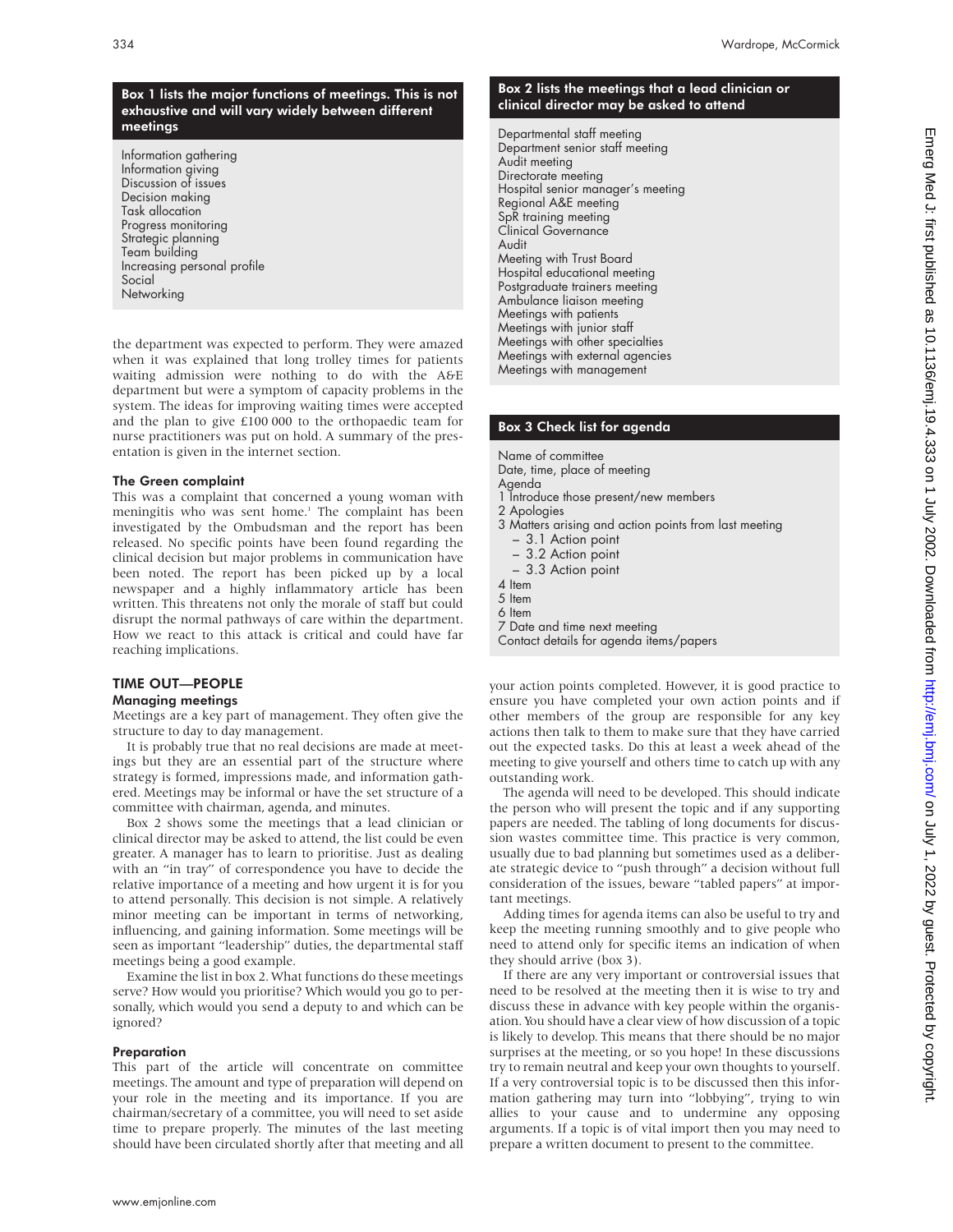## Box 4 Common "team roles" that you have to use at a meeting

Chairman Information resource (specialist) Advocate (both positive and negative) **Secretary** Social worker Monitor/evaluator Resource investigator

#### The meeting

The majority of meetings are straightforward and the management task is to ensure that the meeting keeps to time and gets through the whole agenda giving a reasonable amount of time to each item. The running order of the agenda is important. In general, key topics should be at the start of the meeting but at times those running meetings may try to "bury" an important topic at the end. Box 3 outlines the agenda for that meeting. It all might seem self evident but it suprpising how often details such as the time or place might be omitted (usually by accident but sometimes by design). Note item 3 is not just matters arising but is really a list of action points from the last meeting. This is a powerful device for performance management. It puts committee members on the spot and focuses the work of the committee.

If you are running a meeting then you will need a large number of skills. You should have the chairman's clear idea of strategy, the company worker's skills in keeping the team together, being able to subdue talkative members and encourage the shy members. You will need the monitor/evaluator skills to keep people focused on the subject under discussion and ensure that time is kept and you will need your resource investigator skills to draw on contacts and information that will inform debate. This may seem a huge challenge but fortunately many of the skills are transferable from other parts of the job such as teaching or managing a complex resuscitation (for team roles see Wardrope and McCormick<sup>2</sup>)

It is good practice to keep notes of a meeting, especially any action points that arise. If there are important points discussed then take careful notes of your own contributions. These can be checked against the minutes later as occasionally they appear to be from a very different meeting to the one you attended.

#### Post meeting actions

If you are responsible for the minutes do them immediately after the meeting. This is a task that gets harder and more difficult the longer you leave it. Minutes are not only a record of the meeting they should highlight the action points arising from the meeting. It is a good idea to do a separate list of the committee members and summarise their action points. Attach this list to the minutes.

Start the process of planning how you are going to meet your own action points. This may mean talking to other people, get your secretary to arrange a convenient time for the conversation. You may need to put a reminder in your diary to block out some time to do some research or a paper for the next meeting. You may have to delegate tasks to others. The sooner this is done after the meeting the more chance it will be complete by the next meeting.

If a meeting has made a decision that is unfavourable then you will have to judge your next actions carefully. It is often better to "sleep on it" and carefully consider your response. Try to discuss with a confidential, neutral party. Remember that democracy is sometimes right!

#### Summary

Meetings may be informal or formal. They are a major part of the management process. You must learn to prioritise the meetings that you wish to attend. Preparation for important meetings is essential. This entails not only preparing yourself but it may involve discussions with others to gauge their opinions and lobby for support. Post meeting work should be organised as soon as possible after a meeting. Good records of all meetings enable the manager to be sure of the discussions and outcomes of the meetings. Reflect on the functions of some meetings you have attended recently. Were they well run? Was the structure good? What makes a good chairman?

Were all the action points from the previous meeting carried out?

## TIME OUT—MANAGING CHANGE

Never in the field of health care provision has the pace of change been greater. The changing demands and expectations, organisational restructuring and the redefining of the roles of both patients and professionals all combine to make our current environment seem very fluid. To the established certainties of death and taxes, NHS targets can now be added. Managers have to be able to implement change and ensure the continued provision of care with as little disruption as possible. Managers are meant to "thrive on chaos"<sup>3</sup> and managing an A&E department provides many opportunities for managers to thrive!

#### Types of change

Change can take many forms

• *Incremental change,* by a series of small steps, is the commonest change in most medical practice. This is perhaps the least challenging method of change and is the easiest to "sell" to staff. It has a significant problem, that if the pace of change is not maintained, then direction may be lost. To avoid incremental change "losing its way", there needs to be a clear project plan and rigorous project management.

• A *step change* is much more obvious. Examples of this would include merging A&E services, opening a new department, or opening a new observation ward. This type of change is often harder to sell and the costs are usually greater. Most of the planning and management is "up front", well ahead of the time the change starts. The change then happens and the new project is born. In a step change, once the need for change and the funding is agreed, there is less chance that this type of project will be blown off course.

• *Transformational change* is often a painful process that is required when organisations are in decline or very seriously underperforming. "Root and branch reform" or "process re-engineering" are the types of phrases associated with this type of radical change. Such a project is a major management challenge. It requires a clear vision of the objectives, high level leadership, and often a lot of resources, human if not financial, at least in the short-term.

All of these types of change will be used at some time by an A&E manager, the skill is knowing which change type would be most effective in any particular situation.

#### Change analysis

The first objective of any change is to define the objectives. Methods of strategic analysis have already been covered in earlier articles in this series. This analysis should help quantify the magnitude of change, the likely sources of resistance and the resources that will be required to make the change happen. We have discussed previously some of the tools that might help such as SWOT analysis or Force Field analysis.4 There are many others including "Sources and Potency Analysis".<sup>5 6</sup> These are all ways of answering the questions; "what do we want to change?", "who is going to help us?", and "what is going to block change?" As an "in tray" exercise apply these tools to the changes suggested in the box 5.

#### Engineering the climate for change

Your analysis should indicate the major forces behind change and the major blocks that are anticipated. This is where the